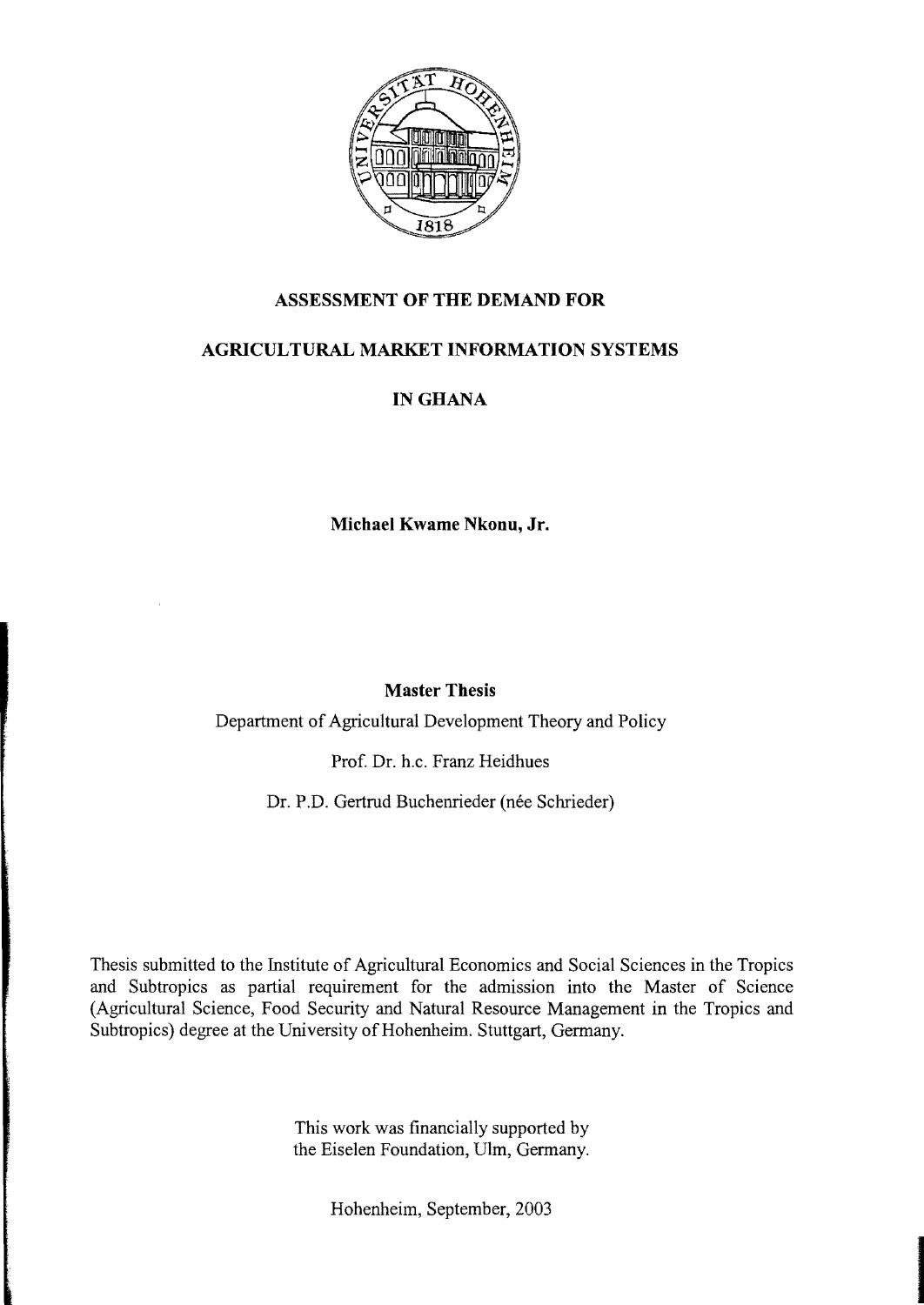## **6 Summary and conclusion**

This chapter summarises the main findings of the study. It also highlights the policy implications of the results and makes recommendations for further research.

#### **6.1 Summary of the main results**

Agriculture remains the backbone of the Ghanaian economy in terms of its contribution to GDP, employment, provision of raw, materials for industry and most important of all, the provision of food for the ever growing population. However the agricultural sector in particular and the economy in general experienced low growth rates in the late 70s to early 80s. In an urgent need to reform the agricultural sector and the economy, the GoG, under the pressure of international lending institutions (particularly the IMF and World Bank undertook major economic reforms in the early 80s through the Structural Adjustment Programme (SAP) and other growth targeted programmes.

The reforms aimed at transforming the entire agricultural sector, hitherto dominated by subsistence production, to market oriented production in order to boost agricultural growth and contribution to the economic development process. Under the liberalised market economy, prices and profits generated from the market are expected to provide the incentives for the farmers to transform (Stein, 1999). Price incentives are central to agricultural transformation (Timmer, 1998).

As part of the economic reforms, agricultural input and output markets were liberalised leading to the removal of agricultural subsidies and the withdrawal of parastatals from agricultural marketing activities. The adoption of a market economy through the liberalisation of the agricultural sector introduced subsistence farmers to a new production environment characterised by challenges and opportunities.

The challenges of a liberalised economy are, on the one hand, that farmers will have to purchase agricultural inputs at competitive market prices, readjust production to meet market demands in terms of quantity and quality, seek market opportunities and find potential buyers and above all, negotiate output prices to ensure profitability. On the other hand, the market economy presents opportunities that can benefit farmers tremendously. These opportunities include increased marketing avenues, production diversification, and the potentials for increasing incomes though the maximisation of spatial and temporal arbitrage opportunities. The ability of farmers to maximise gains from the market will impact on their incomes, household food security and the entire transformation process.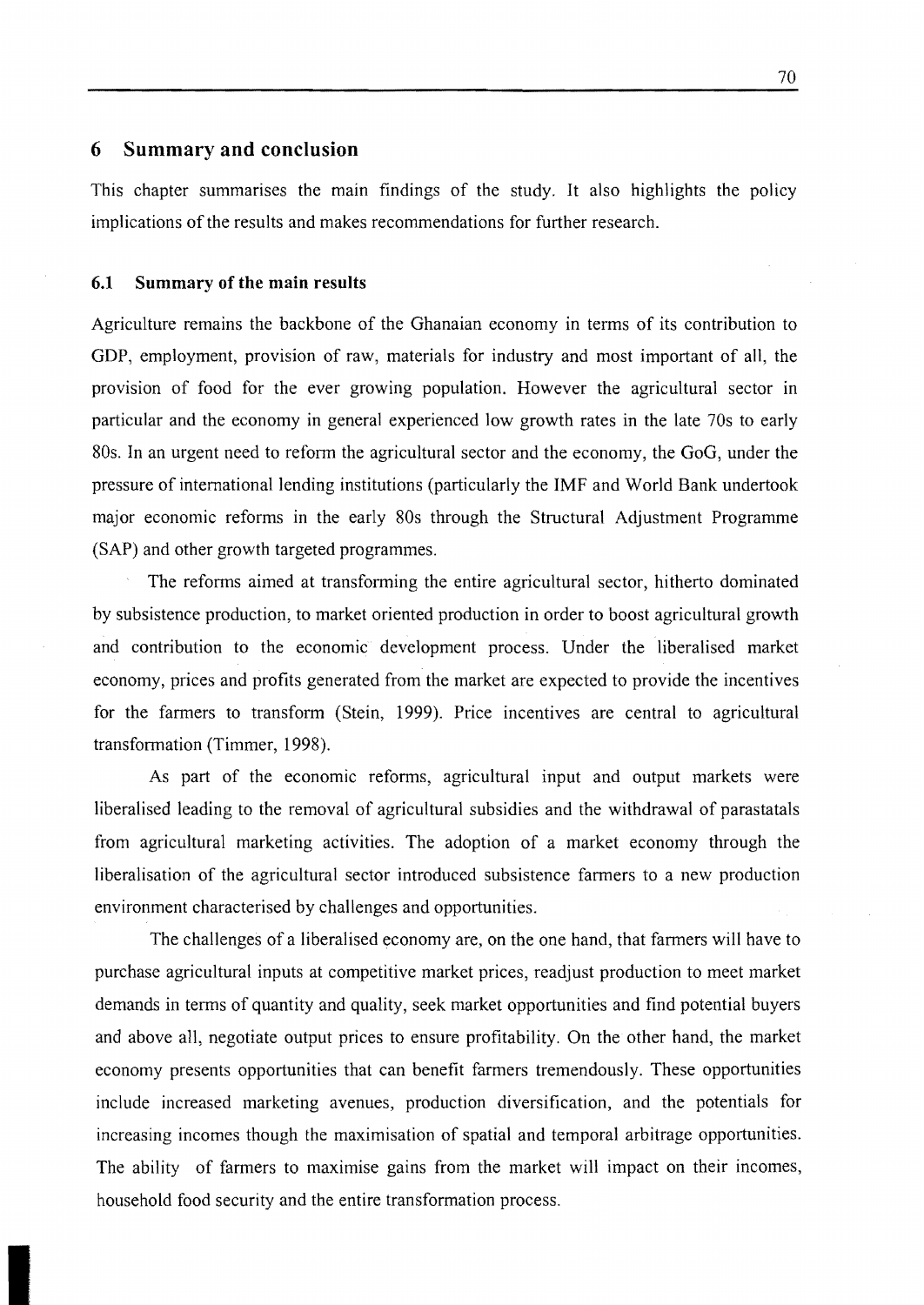Market economies depend on information (Shepherd, 1997). Therefore, the ability of subsistence farmers to participate efficiently in the market economy will depend on the information they possess. Well-informed farmers will be able to take advantage of spatial and temporal arbitrage opportunities to maximise their gains and improve household food security and speed up the entire agricultural transformation process

This Master thesis therefore sought to establish the basis for the need of agricuItural market information systems in Ghana by analysing the changes that have occurred in farm enterprises over a five-year period (1997-2002). And in addition, establish the linkages between market orientation and agricultural modemisation (use of modem inputs) and household food security in terms of household caloric availability and dietary diversity using various statistical and econometric tools.

This work was built on the conceptual premise that liberalised agricultural markets have direct impact on farmers production and marketing decisions. The decision by farmers to either follow the market oriented (local or export) pathway or subsistence pathway depends on the available market information. The chosen path will impact on their production levels, yields and market access, which are expected to affect their overall income growth, equity and food security status.

### 6.2 Major findings from the field survey

Changes in production and its impact on household food security were investigated. In order to be able to identify and measure accurately the changes and its associated impact on the farm households, demographie data characteristics of the farmers relevant to the study was analysed. The results indicated that men dominate farming activities in the study area. The ratio of males to females in farming is 6:1. The indications are that the traditional systems of men-headed families as it exists in Ghana is strongly practiced in the area. The majority  $(80%)$  of farmers were within the economically active range with the overall mean age of 41.9 years. The mean household size as found in the area is 3.75, which is comparatively low as compared to other countries in SSA.

The results indicted that, most (76.6%) of the farmers cultivated less than 10 acres with the majority in this category (over 60%) cultivating less than 5 acres. Total land holding and number of farmers was found to have an inverse relationship. As farm sizes increase, the number of farmers in larger size category decreases accordingly. In total, farm size holdings have increased consistently over the three-year period (1997, 2000, 2002) considered. The increase was in favour of cash crops. Food crop production stagnated in size. Its share of total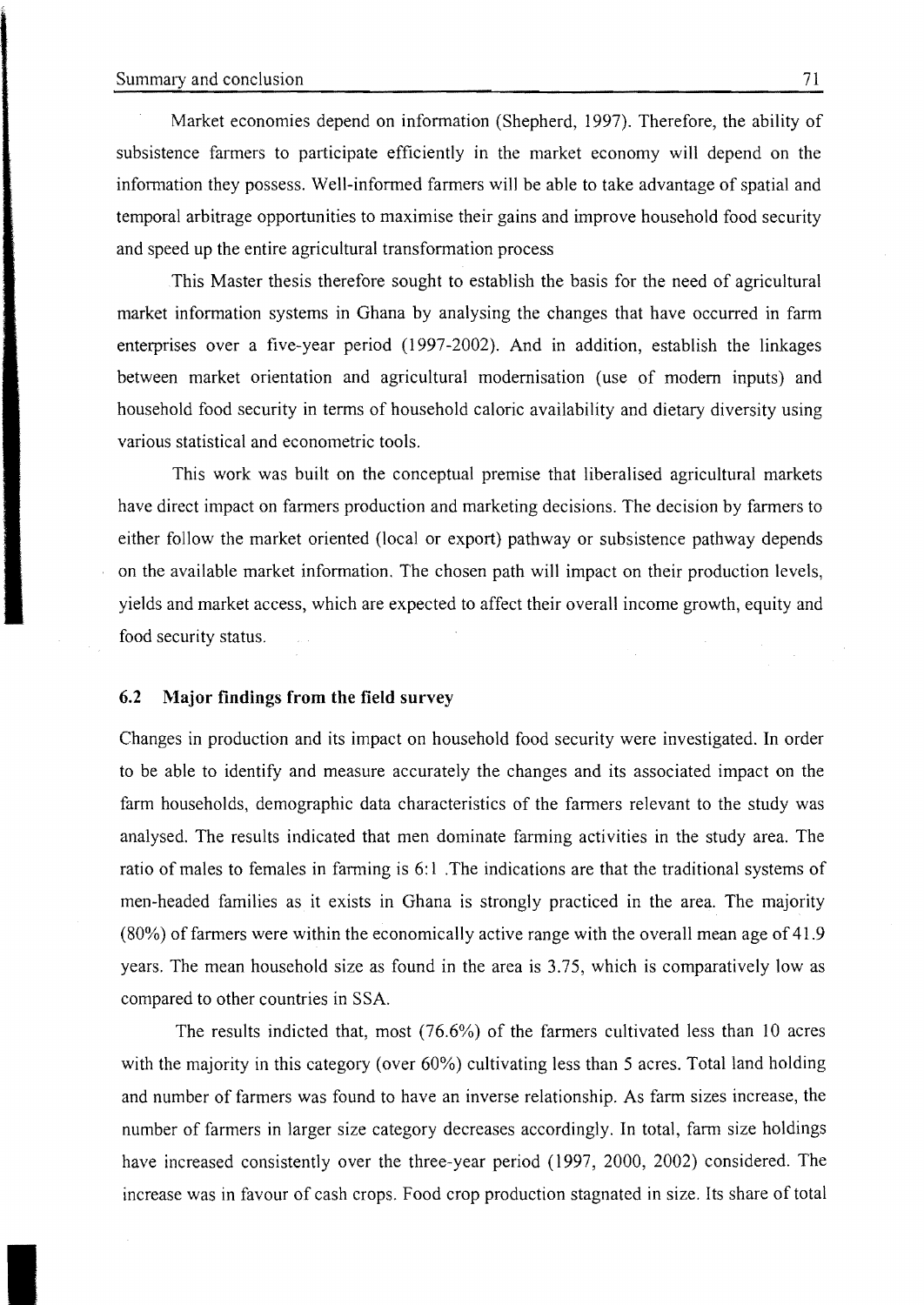holdings decreased from 54% in 1997 to 32.9% in 2002. On the contrary, cash crop production increased over 62.4% in size and from 46% in 1997 to 67% in 2002 as share of total land holding.

The use of modern cultivation methods has seen a boost over the period. The most common external inputs used by. the farmers are fertilizer, herbicides, insecticides, hired labour and ploughing. Comparatively, the use of these inputs except in the case of hired labour increased significantly from 1997 to 2002 both in terms of quantities used and the number of users.

The objectives of production have also changed with increased emphasis for market orientation. Farmers produce for the national (regional, district and local) as weil as the export markets. However, the local market still remains the most important in terms of the percentage of farmers patronising it as their first choice (65%). In terms of percentage change, production for export increased from 2% in 1997 to 35% in 2002. This has led to the increased production of cash crops for export with Asian vegetables becoming a popular and a major cash crop in the area.

The study revealed that, output marketing continues to be constrained by seasonal glut and price fluctuations as weIl as the lack of freedom to participate in markets at will. Produce pricing is dictated with little room for negotiating. The inability of farmers to participate in other markets and the perishable nature of horticultural crops increased their vulnerability to market manipulation. The situation is not different with the export crops. The low negotiation power of farmers is exacerbated in the particular case of export crops by their low market value in the country. Farmers have complained about the exploitative nature of exporters and export merchants who capitalises on the low market value to exploit farmers.

Farmers by large remain their own source of market information. There exists no official market information of any sort in the area. The other important source of information are fellow farmers. Traders also provide information to their customers. However, information provided is limited to current market prices. Historical market information and information on niche markets and chemical regulations are lacking. As a result production is not weil timed and according to demand resulting in occasional glut of produce especially the Asian vegetables. Farmers also lacked information on new emerging markets that could help them diversify their production.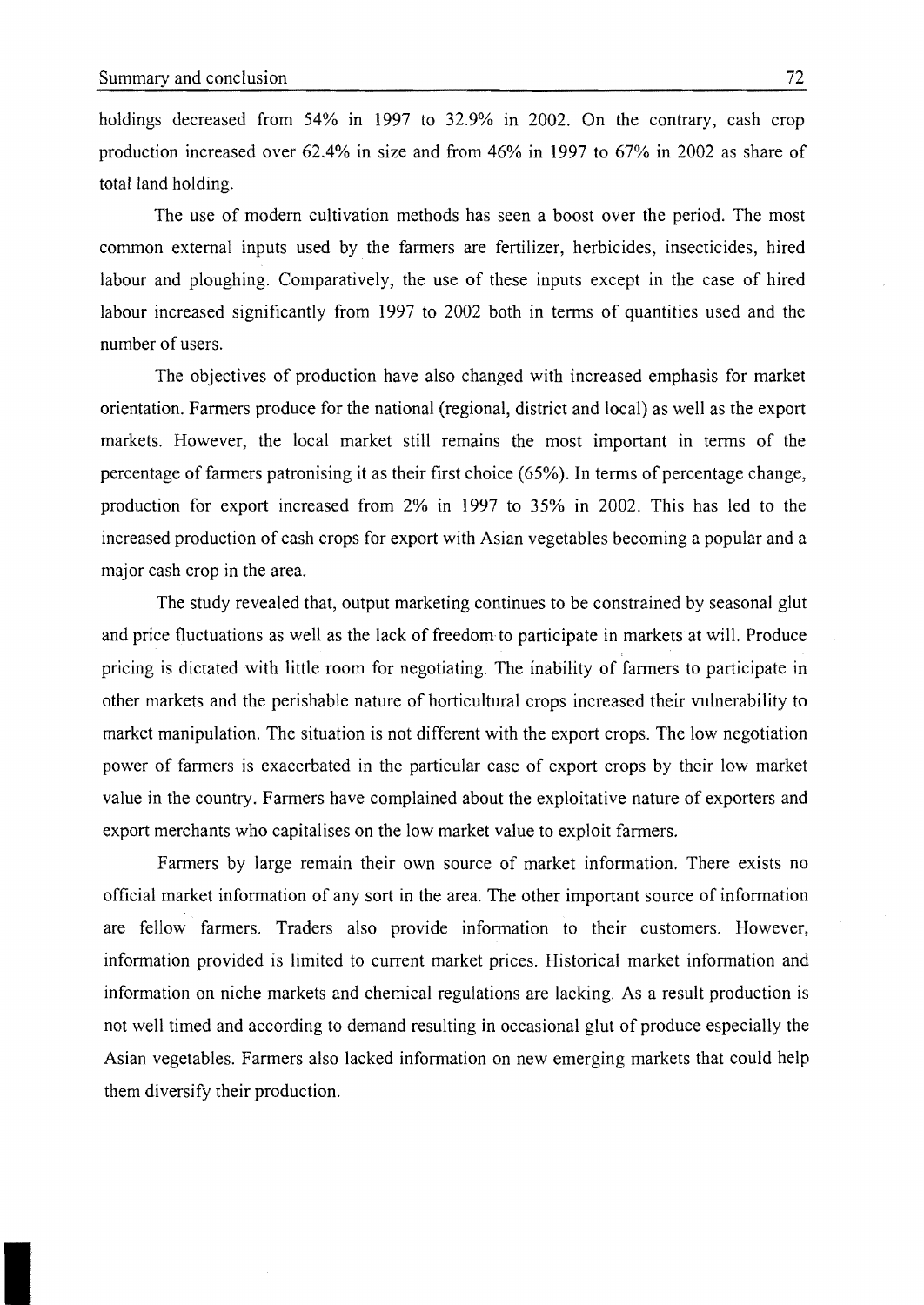### 6.3 **Household commercialisation and its impacts**

The analysis of household commercialisation indices indicated a high level (>50%) of market orientation in the area. Most households (98.4%) markets over 50% of their total production.. The level of commercialisation has been found to correlate positively with quantity of inputs used and farm income. Highly commercialised farmers used more inputs than less commercialised farmers. However, labour use among different groups of farmers based on different levels of commercialisation did not differ. A regression analysis of the factors determining household commercialisation indicated that types of crop cultivated (chilIi, pineapples, garden eggs, okro, and tomato), inputs used (fertilizers, ploughing, and herbicides) and gender were determining factors.

Results of household caloric availability indicated that root crops (cassava and yam) and cereals (maize and rice) as weIl as legurnes and foods prepared from these crops are the major caloric sources. While differences were observed in the quantities of calories available depending on the level of commercialisation, dietary diversity indicated no significant differences between commercialised and highly commercialised households. However, highly commercialised households are more food secured than the less commercialised at two different levels of measurement, 80% and 100% of total caloric requirement respectively.

#### **6.4 Conclusion and policy implications**

The empirical evidence emerging from the study supports the theory that farmers are rational beings responding appropriately to market incentives. Farmers in the study area are changing their production patterns in accordance with market demands. They are changing from subsistence to market oriented production systems by increasing their dependence on the market and external inputs. However, they are constrained by the lack of timely and up-to date information that will enable them respond more effectively to market demands. Price signals that could allow farmers to take advantage of spatial and temporal arbitrage are not effective due to the lack of effective information network. This has allowed traders to pass on high transaction costs to farmers in the form of price dictation while they are likely to increase their profit margins. For farmers to benefit and explore effectively the market opportunities presented by the market economy, information will have to be provided (both current and historical). The provision of market information will help farmers avoid losses through glut. It will also allow them to take advantage of niche markets that could increase their income level.